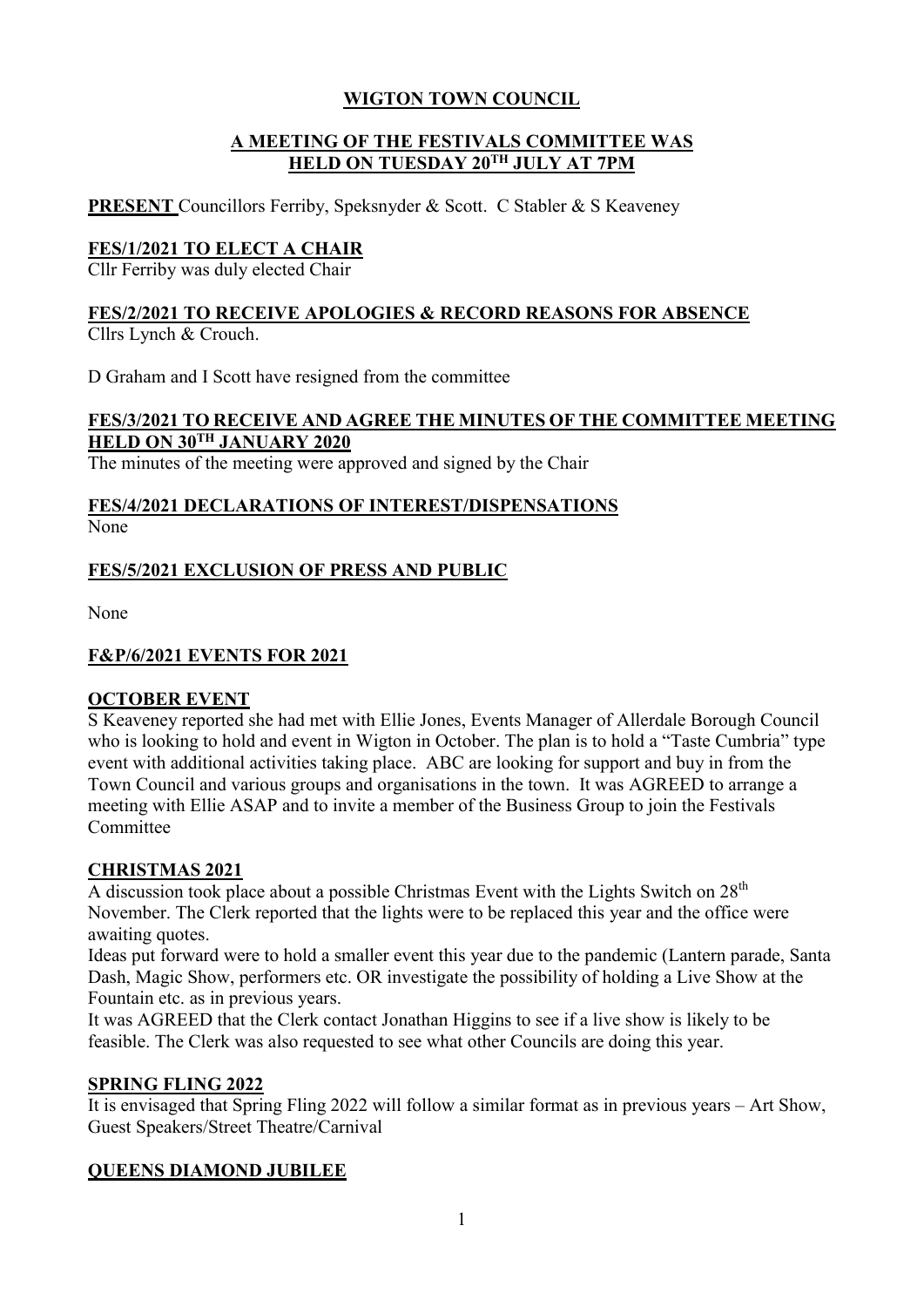Ideas put forward – Live Stream of Concert/Picnic/Tea. Beacon requires repair. Further consideration at the next meeting

Meeting Closed at 8.15pm

Date of Next Meeting TBC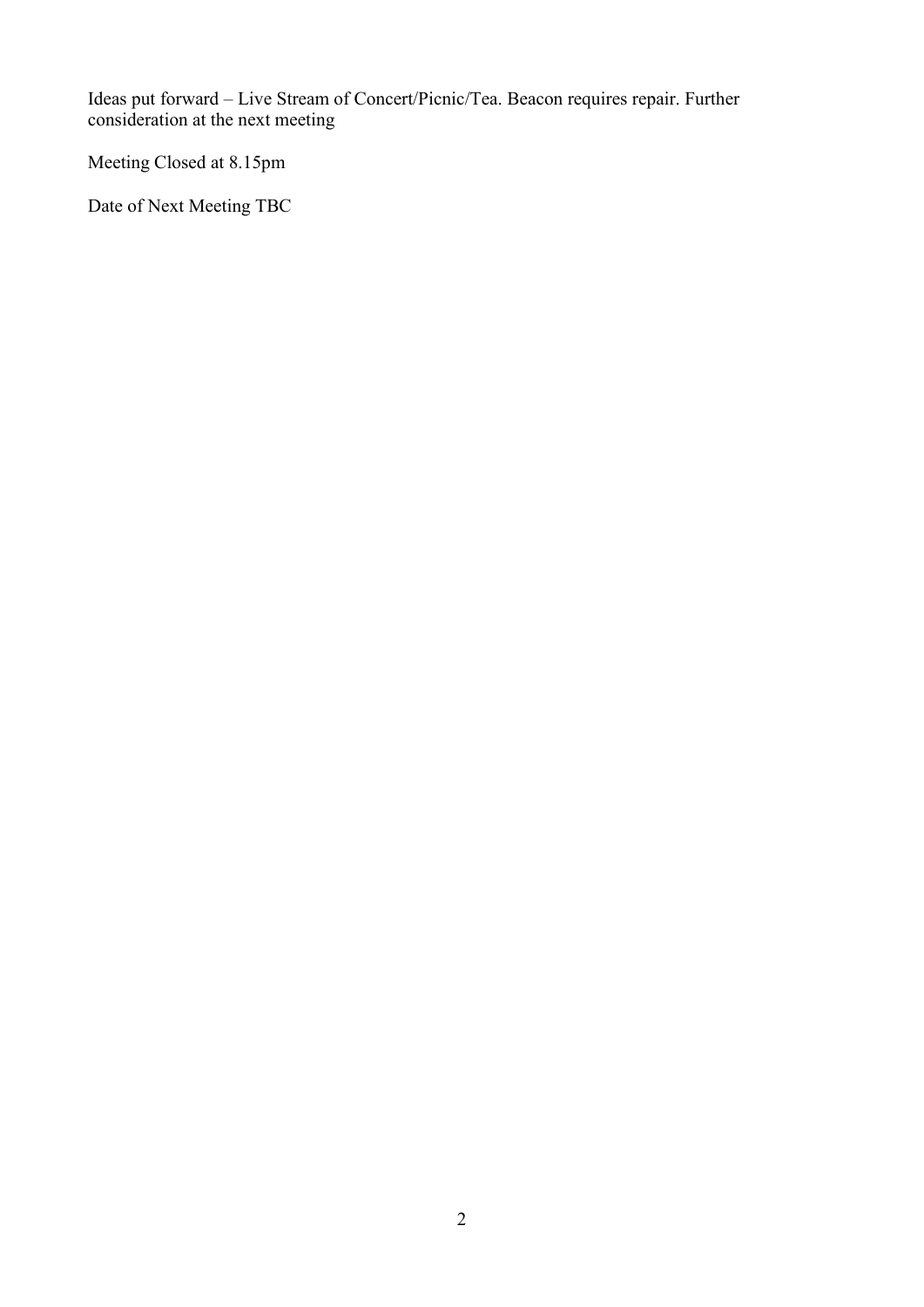# **A MEETING OF THE FESTIVALS COMMITTEE WAS**

#### **HELD ON TUESDAY 7th SEPTEMBR AT 7PM**

#### **PRESENT**

Councillors Ferriby, Lynch, Speksnyder & Scott. C Stabler

# **FES/7/2021 TO RECEIVE APOLOGIES & RECORD REASONS FOR ABSENCE**

S Keaveney, D Davison & B Campbell

#### **FES/8/2021 DECLARATIONS OF INTEREST/DISPENSATIONS** None

# **FES/9/2021 EXCLUSION OF PRESS AND PUBLIC**

None

#### **F&P/10/2021 EVENTS FOR 2021**

#### **10.1 CHRISTMAS 2021**

The Clerk advised of the budget for 2021/22 and reported that the quotes for new Christmas lights were to be presented at the next full council meeting. Johnathan Higgins had confirmed he was confident he could arrange a large scale event as in previous years, but there was the risk of financial loss to the council if the event were to be cancelled. After some discussion it was agreed not to hold a major event this year in view of time restraints and financial risks should the event need to be cancelled.

The committee AGREED to run a completion for the best festive decorated house, and best festive decorated shop window. In addition, they AGREED to offer financial support to community groups/estates etc. where their own events are being arranged. The Mayor and Deputy Mayor will formally switch on the lights.

The committee are to request that the underspend on the budget be carried forward to next year in order to organise two spectacular events – Christmas Extravaganza and celebrations for the Queens Platinum Jubilee.

It was AGREED that the Clerk prepare a statement regarding the lights and invite groups etc. to apply to the council for funding.

#### **10.2 QUEENS PLATINUM JUBILEE**

The Clerk reported that two quotes had been received to live screen the concert from Buckingham Palace on Saturday 4<sup>th</sup> June 2022 at Barton Laws for the Queens Platinum Jubilee. It was AGREED that discussions take place to see what extras could be provided and what additional activities could be added to the celebrations.

The Clerk is to publicise the Christmas funding and invite interested parties to the next meeting

Meeting Closed at 8.pm

Date of Next Meeting **Monday 18th October at 7pm**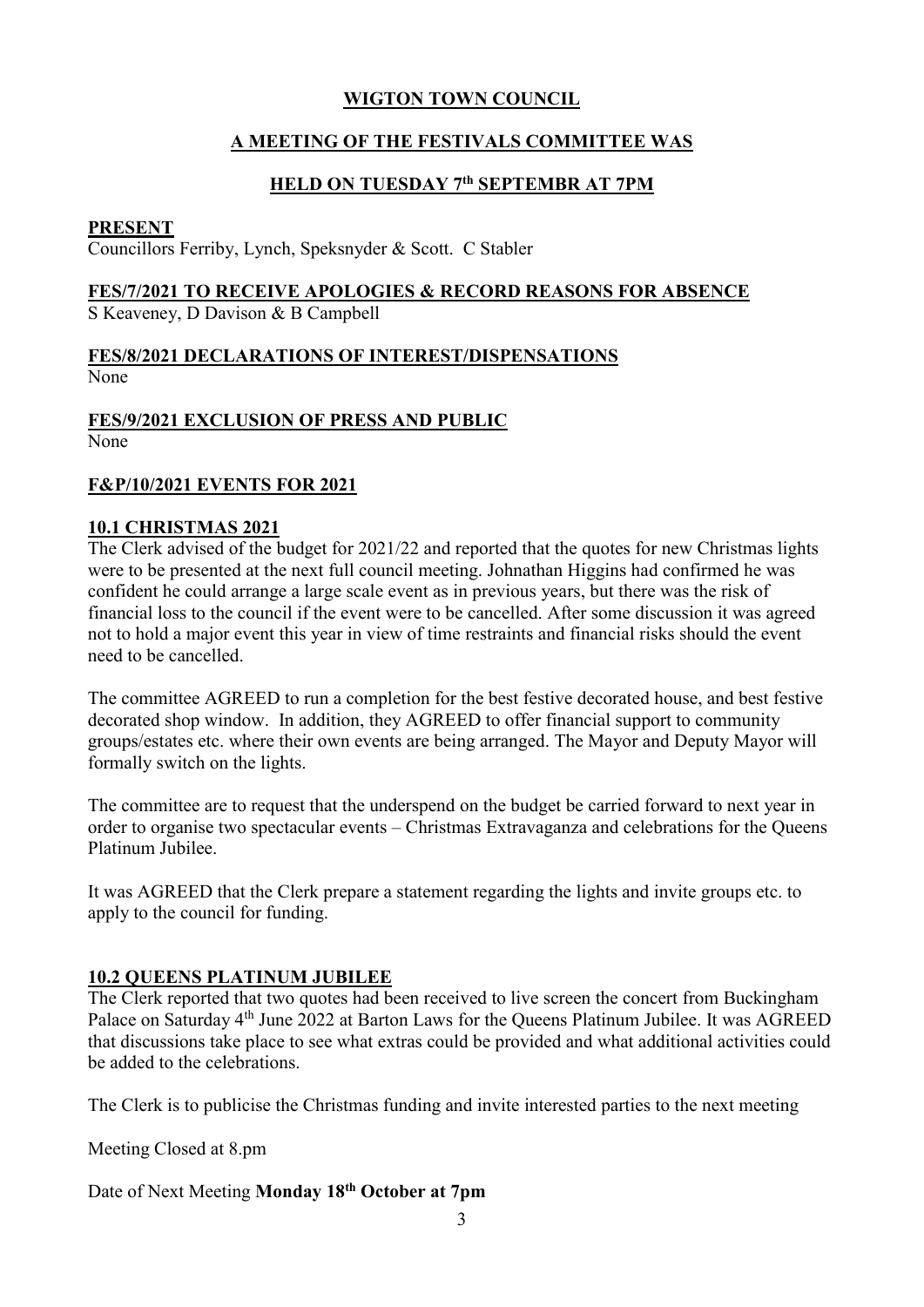# **A MEETING OF THE FESTIVALS COMMITTEE WAS**

#### **HELD ON MONDAY 18TH OCTOBER AT 6.30PM**

#### **PRESENT**

Councillors Ferriby, Lynch, Speksnyder. S Keaveney 3 members of the Public

#### **FES/11/2021 TO RECEIVE APOLOGIES & RECORD REASONS FOR ABSENCE**

Cllr Scott – family emergency C Stabler, B Campbell

#### **FES/12/2021 DECLARATIONS OF INTEREST/DISPENSATIONS** None

# **FES/13/2021 EXCLUSION OF PRESS AND PUBLIC**

None

The Chair brought Item 3.3 forward on the Agenda in light of the public presence.

## **FES/14/2021 TO AGREE DONATIONS TO GROUPS/ESTATES FOR CHRISTMAS ACTIVITIES**

The Chair explained that the Committee were welcoming bids for group activities and that if a donation was agreed, receipts will be required for an audit trail.

Springfield Residents are looking to purchase a tree for the estate and/or lights etc. A donation of up to £250 was approved.

A request for a donation for sweets and bells was received for the Elf parade around the estates. £70.00 was approved

A request for the purchase of step ladders to put up poppies was received, as well as a contribution towards the materials required. Up to £50 was approved for materials, the Clerk will check if the Town Council has ladders that can be used.

A request from Wigton Baths Trust was received for funds towards prizes for the Christmas Themed Car Treasure Hunt to be held on 28<sup>th</sup> November. As this is a fundraising event for the Trust, the committee decided not to provide funds towards it, but will donate a prize. The Clerk is to contact the Trust to see what prize/prizes they are looking for.

# **FES/15/2021 EVENTS FOR 2021**

# **15.1 Queens Platinum Jubilee**

The Clerk reported the beacon was to be repaired. A letter had been received from the Pageantmaster of The Queens's Platinum Jubilee Beacons outlining arrangements for the day. Quotes for a piper had been requested. The Clerk will try to find a Town Crier. S Keaveney suggested that this item be referred to the Town Council due to the event being ceremonial.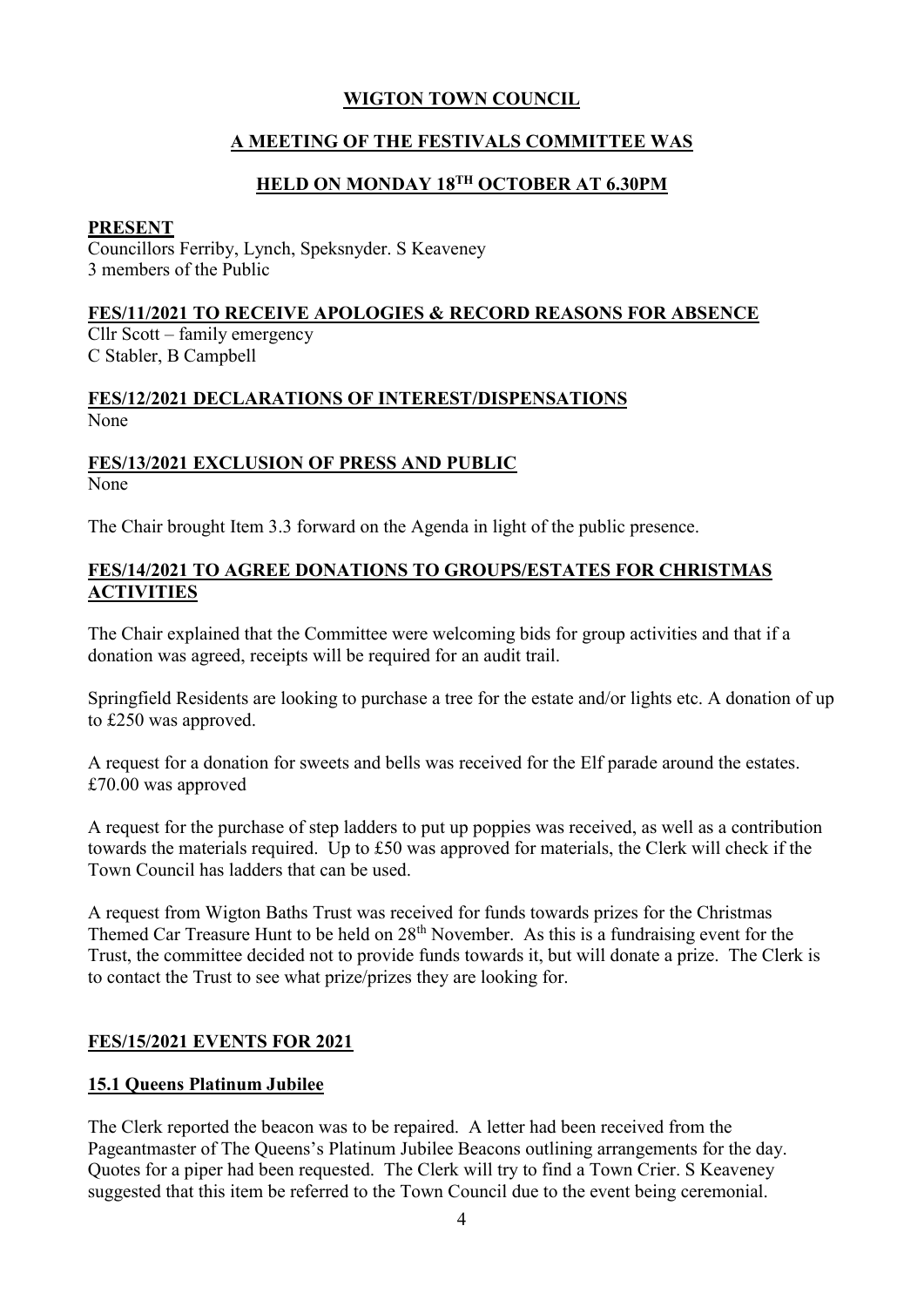The Clerk and S Keaveney had met with Fluid Productions who had provided a quote for the live screening of the concert from Buckingham Palace to see what extras could be provided. S Keaveney proposed that a GWR attempt be made on the day, prior to the screening of the concert. Drone prices have been obtained. The recommendation to full council is that this project is approved. It is anticipated that funding streams will be available towards the additional costs (estimate 5K).

Cllr Speksnyder noted the Big Jubilee Lunch is to take place the day before. It was felt by the committee that this is an opportunity for families/residents/groups to organise their own celebrations.

## **15.2 Publicity and Awards for best decorated house and best dressed commercial shop window**

The Clerk will manage the submissions. Boxes of confectionery and certificates to be awarded

Meeting Closed at 7.55pm

Date of Next Meeting **Monday 22nd November at 6pm**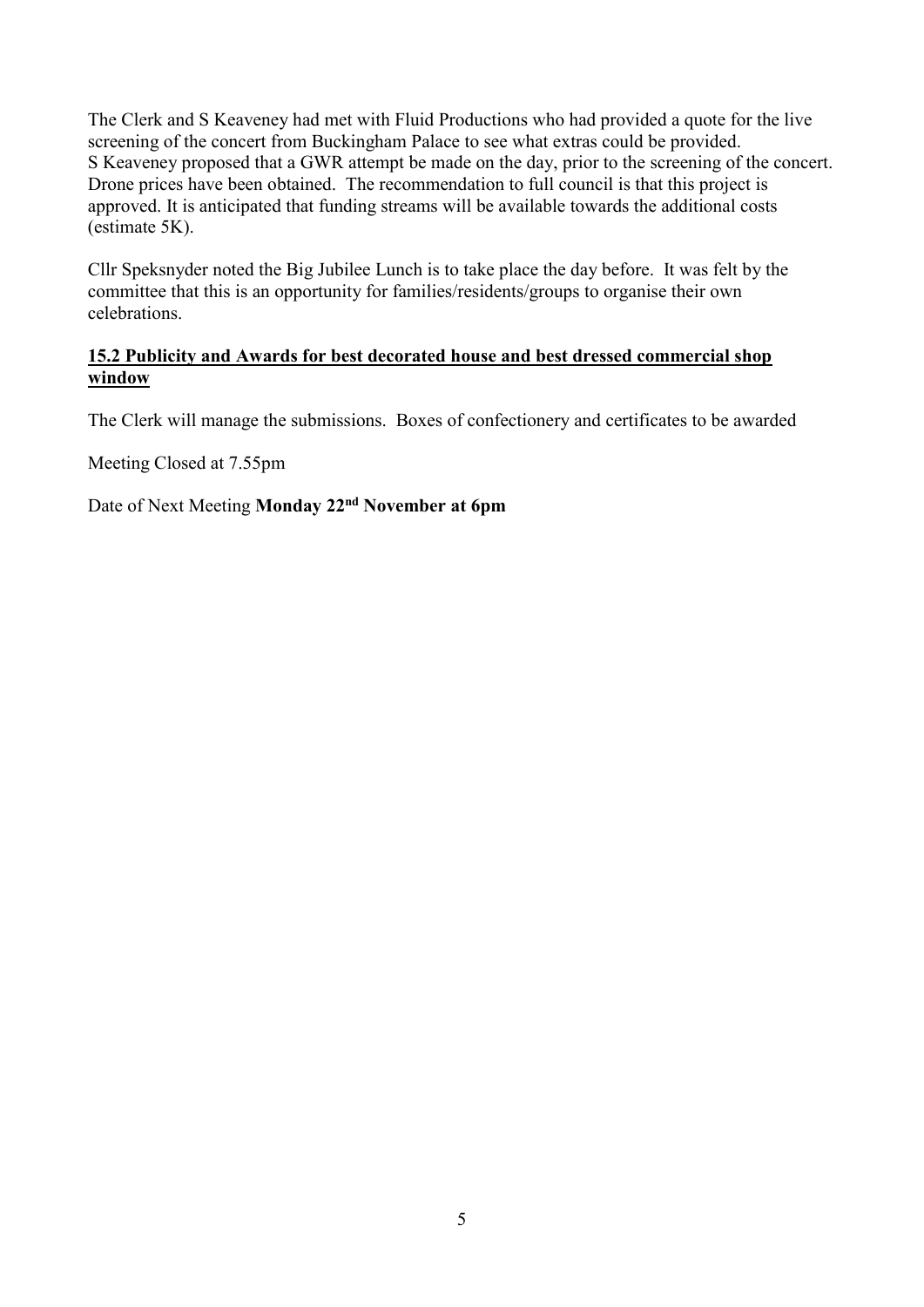## **A MEETING OF THE FESTIVALS COMMITTEE WAS HELD ON MONDAY 22ND NOVEMBER AT 6.00PM**

#### **PRESENT**

Councillors Ferriby, Lynch, Speksnyder and Scott S Keaveney and C Stabler

#### **FES/16/2021 TO RECEIVE APOLOGIES & RECORD REASONS FOR ABSENCE** B Campbell

#### **FES/17/2021 DECLARATIONS OF INTEREST/DISPENSATIONS** None

#### **FES/18/2021 EXCLUSION OF PRESS AND PUBLIC**

None

The Chair brought Item 3.3 forward on the Agenda in light of the public presence.

#### **FES/19/2021 CHRISTMAS 2021**

The Clerk informed members that the lights would be put up on Friday/Saturday this week. Also the Christmas trees would hopefully be put up by Parks staff but wouldn't be lit. Tree for St Mary's to be delivered on Wednesday.

Council members would be switching lights on at 5.00pm on Sunday 28th November. Clerk to announce on facebook/contact News and Star.

#### **FES/20/2021 EVENTS FOR 2022**

#### **20.1 Queens Platinum Jubilee**

Information received regarding the 4 day event but still no timings other than the lighting of the beacons on Thursday 2nd June. No response regarding a Piper so the Clerk was asked to contact a Funeral Director to see if he knew anyone. Also to contact John Peel Theatre to see if they had anyone who would like to be a town crier on the day? Possibility of a Church service before the lighting of the beacon at 9.15pm

Friday 3rd June – Encourage Street parties on Friday and/or Sunday.

Saturday  $4<sup>th</sup>$  June – Live streaming of the Concert. Make a day of it. Street vendors etc. Clerk to contact Ellie Jones ABC (In partnership with Taste of Cumbria)

Sunday  $5<sup>th</sup>$  June – Promote events on Queen's list.

Look to producing a 'summer in Wigton' leaflet to include: Spring Fling Windows Week Themed Jubilee Event (Best dressed family etc.) Carnival Taste of Wigton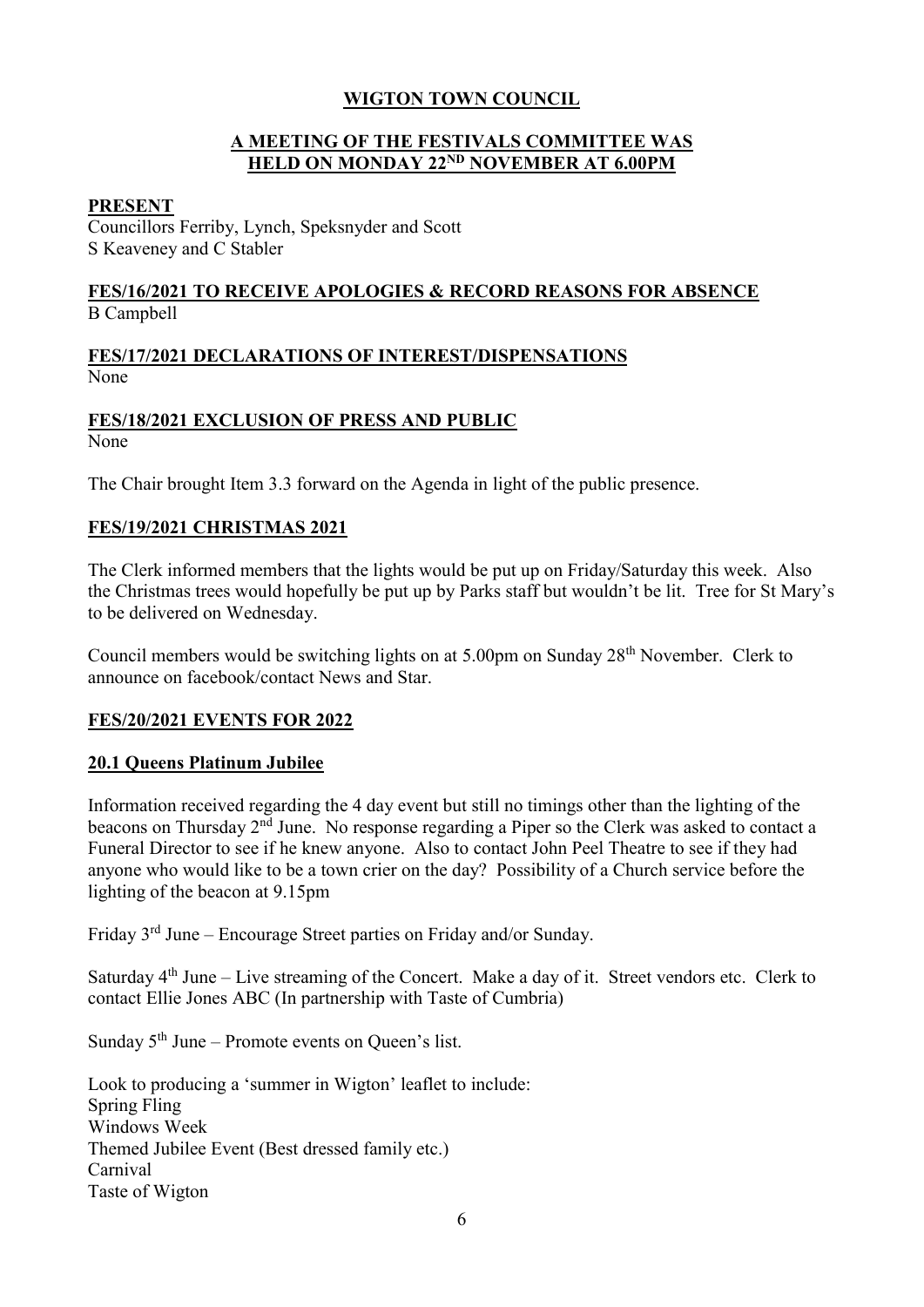## **20.2 Taste of Wigton Event**

To discuss with Ellie Jones having a 2 day event. Possibly changing date to September or other month. Clerk to contact Ellie regarding dates and also help with market for Christmas event.

#### **20.3 Christmas Switch On 2022**

Agreed on Sunday 27th November 2022

Clerk to email Jonathan Higgins regarding the stage/entertainment. Look at hiring in a Santa's grotto along with entertainment in the Market Hall. Look in to costs for an Ice rink or similar.

Festive display competition – to run up to Friday  $10<sup>th</sup>$  December. Entries in via facebook. Email to business group.

Meeting Closed at 7.05pm

Date of Next Meeting **Monday 17th January 2022 at 6.00pm**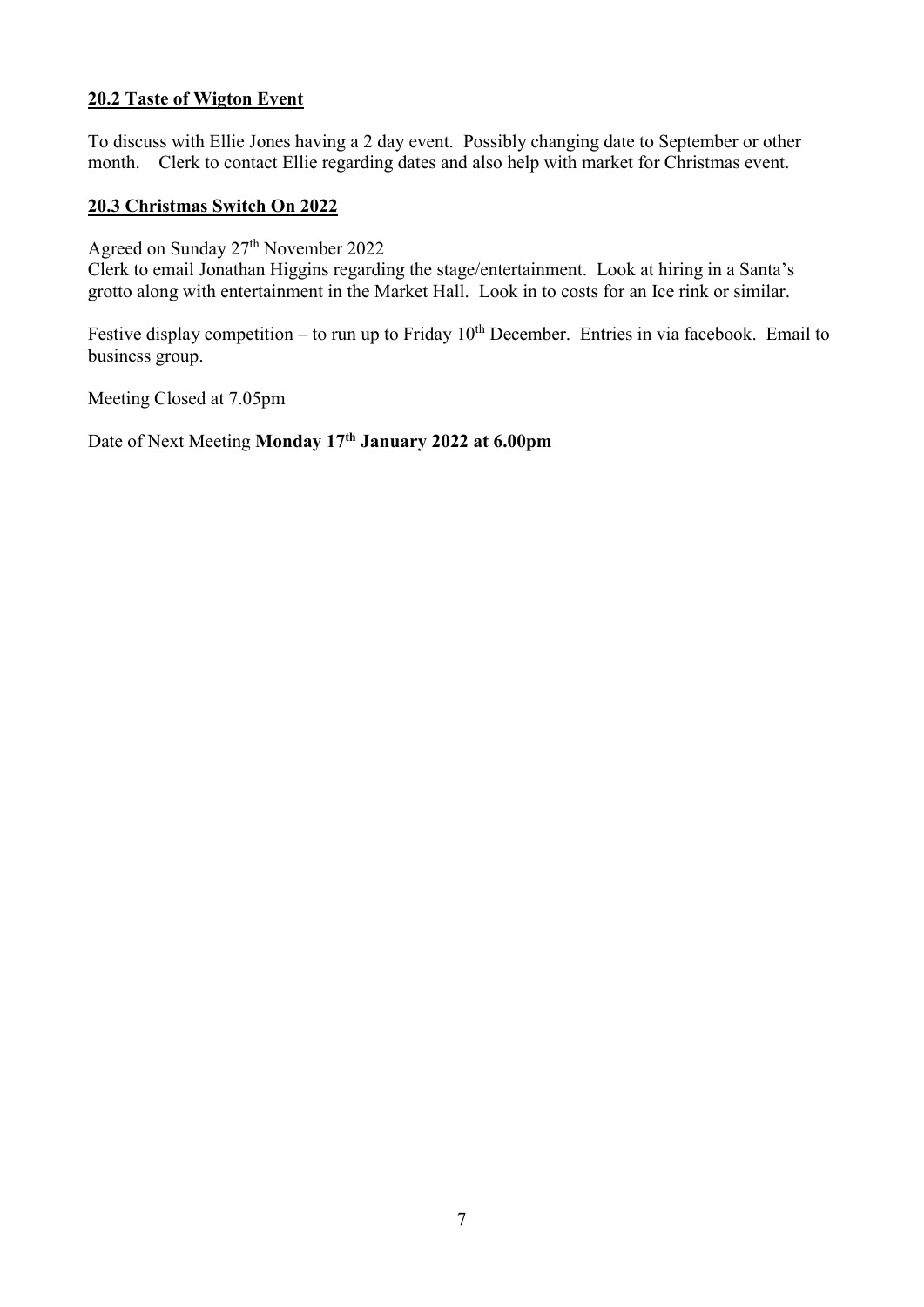# **A MEETING OF THE FESTIVALS COMMITTEE WAS**

## **HELD ON MONDAY 24 JANUARY 2022 AT 6PM**

#### **PRESENT**

Councillors Ferriby, Lynch, Speksnyder and Scott. S Keaveney, C Stabler (NADT), Brian Campbell, Ellie Jones (Allerdale Borough Council Events), 2 members of the public.

#### **FES/21/2021 TO RECEIVE APOLOGIES & RECORD REASONS FOR ABSENCE** None

#### **FES/22/2021 DECLARATIONS OF INTEREST/DISPENSATIONS** None

# **FES/23/2021 EXCLUSION OF PRESS AND PUBLIC**

None

The Chair brought Items 3.2 (Taste of Wigton) and 3.3(Spring Fling) forward (so that Ms Jones and Mr Campbell could leave if they so wished), with an agreement that 3.1 (Jubilee celebrations) would be discussed as last item.

# **FES/24/2021 EVENTS DURING 2022**

# **24.1 TASTE OF WIGTON 2022**

Miss Jones of Allerdale Borough Council (ABC) events team reported about inaugural event. It was noted that economic impact was in region of £80,000, following expenditure of £18,000 by ABC. Feedback was discussed, with potential changes to include covered seating, more signage, extra toilets, moving all trader parking to the school. Changing activities on offer. Treasure Hunt Quiz was great success (great prize), Heritage Trail Quiz less so – only one entry.

Date agreed for next Taste of Wigton is Saturday 23<sup>rd</sup> April, week after Easter. Looking at option to close Church Street (has been done previously but need to check if wedding booked). Coincides with St George's Day so flags and theme suggested by Cllr. Lynch.

Point made that it was important to get local businesses involved at early stage. Ideas for this event include: invite younger entrepreneurs and celebrity chefs, smaller stage so less noisy, encouraging local businesses to offer promotions, Cake-Off – baking competition judged anonymously, chefs or specialists (as with Mr Mahon of Redmayne Tailors) to give demonstrations.

Cllr. Ferriby suggested Trevor Grahamslaw to give talk on history of Wigton and will contact him. Cllr. Scott asked whether businesses in town might be able to place temporary signage letting visitors know where businesses can be found around town.

ABC financing £15,000. Looking to attract £3,000 sponsorship from either council or local business/sponsors to fully fund event. Small festival grant may be an option. Recommendation from Cllr. Lynch that Festivals Group ask Wigton Town Council to support the event financially.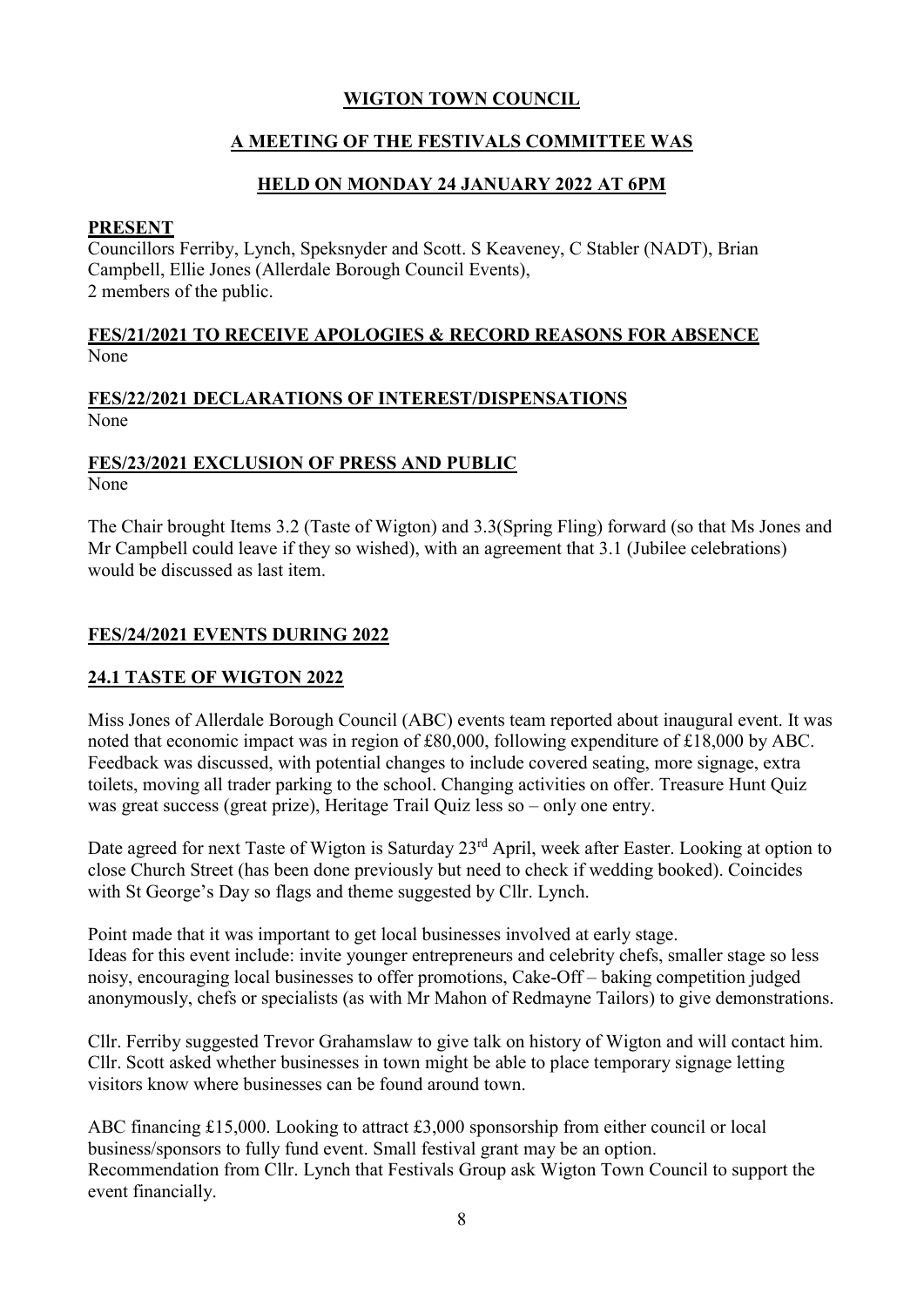Promotion – Suzanne from ABC PR team will look at local newsletter, banners and a leaflet drop across Wigton. Suggested leaflets also left at local caravan/holiday locations to attract visitors. Leaflets to advertise all of Wigton's events throughout 2022 is required. Spring/Summer. Autumn/Winter. Assistant Clerk to start compiling information for this.

#### **24.2 10th ANNIVERSARY SPRING FLING**

Open Art exhibition will welcome some interesting artists as this will be the tenth anniversary and a great milestone.

Mr Campbell and Ms Keaveney will meet to finalise dates. Mr Bragg's speaking engagement (now June 3rd 7.30pm). Will report at next meeting.

Ms Keaveney said due to extended bank holidays over Jubilee weekend cost of event would increase (staff costs).

Mr Campbell told committee Wigton Windows will coincide with Spring Fling and Jubilee this year and is still very popular, bringing people into the town.

#### **24.3 QUEEN'S PLATINUM JUBILEE**

#### **Thursday 2nd June**

Jubilee proclamation: Town crier (or someone willing to make proclamation in centre of town) still sought for 2pm. Cllr. Speksnyder will check her contact at the theatre.

Evening beacon lighting: Event timings have changed since initial documentation due to light levels in summer. Piper has agreed to play and has already learnt his piece of music. Dr Barthlemes to be asked if he is willing to play bugle/trumpet.

Street parties being encouraged across Wigton either on Friday 3rd and/or Sunday 5th.

#### **Saturday 4th June**

Event managers booked. Timings for televised concert may be released nationally in February (to coincide with national ballot to attend London concert).

Local food and drink providers should be invited to take part.

Check licensing conditions for showgrounds.

Take guidance on security – what might be required, including ambulance, stewards etc. Barriers.

With the planned mass participation event outlined by Ms Keaveney, the ethos is 'participate to celebrate'. Wigton likes a challenge. Children and families should be the focus. On the day of the concert activities for children should be arranged – thinking back to previous jubilee celebrations as it was all about making memories (fancy dress competitions, best Royal family, races etc).

Local groups/estates made aware of small grants to support events around town.

Meeting Closed at 7.40pm

Date of Next Meeting **Tuesday 22nd February at 6pm**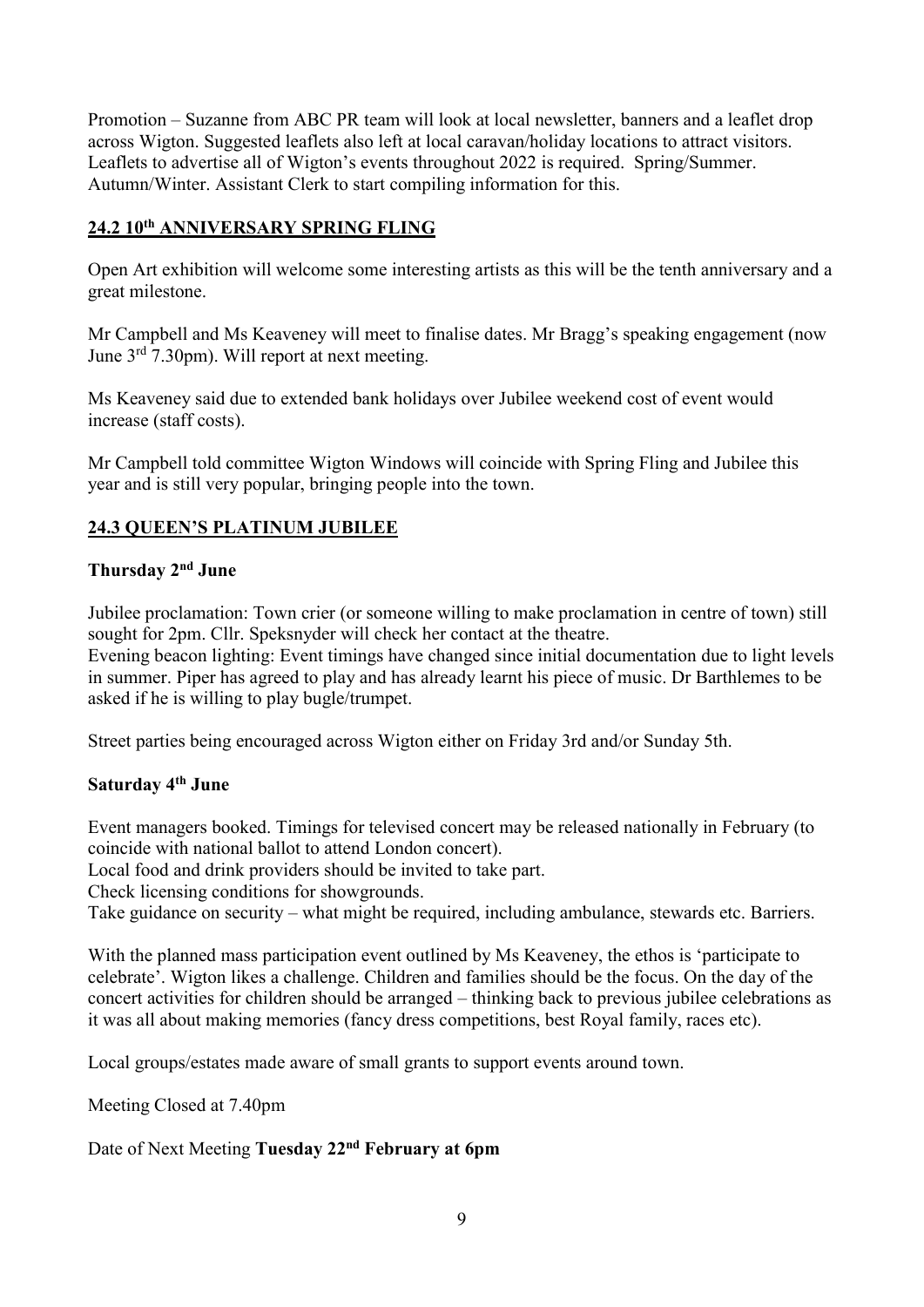#### **WIGTON TOWN COUNCIL A MEETING OF THE FESTIVALS COMMITTEE WAS HELD ON TUESDAY 22 FEBRUARY 2022 AT 6PM**

## **PRESENT**

Councillors Ferriby, Lynch and Scott. S Keaveney, C Stabler (NADT), Brian Campbell, Steve Collier (RBLI)

# **FES/25/2021 TO RECEIVE APOLOGIES & RECORD REASONS FOR ABSENCE**

Councillor Speksnyder, Ellie Jones (Allerdale Borough Council Events)

## **FES/26/2021 DECLARATIONS OF INTEREST/DISPENSATIONS** None

## **FES/27/2021 EXCLUSION OF PRESS AND PUBLIC**

None

Councillor Ferriby welcomed Steve Collier as representative of the Royal British Legion Institute, representing John Daly who couldn't attend. RBLI wish to assist with events this year to communicate their presence in Wigton.

# **FES/28/2021 EVENTS DURING 2022**

# **28.1 QUEEN'S PLATINUM JUBILEE**

'Save the date' will be communicated via Facebook and Website.

AR reported we have only 1 vendor at present – need more help from Ellie Jones to source local vendors. View expressed by group that we need to formally request support from Ms Jones.

Cllr. Ferriby informed us that a church service for Jubilee will take place but nothing booked so far.

Bunting needs to be purchased. Cllr Lynch wondered if we could also use at Taste of Wigton event.

As for GWR attempt, there has been zero response so far. This leaves us with two options:

- 1. Forge ahead and plan/organise ourselves, then submit as record post-event,
- 2. Forget GWR attempt and look at having stage, games, music and DJ with finale as fireworks.

#### **Agreed: If no decision from GWR received by end of February, we will forge ahead with option 2 (party and fireworks).**

Fluid Productions has given us two options for the staging, so we should stick with the option that allows for 'Party at the Palace' to be screened.

We need to look for local sponsors to help fund certain elements of the event – generator, stage etc Would there be an opportunity to look at some sort of memento of the day for all children attending? Cllr Lynch remembers we had given out mugs in the past. This might be something a local sponsor could help with?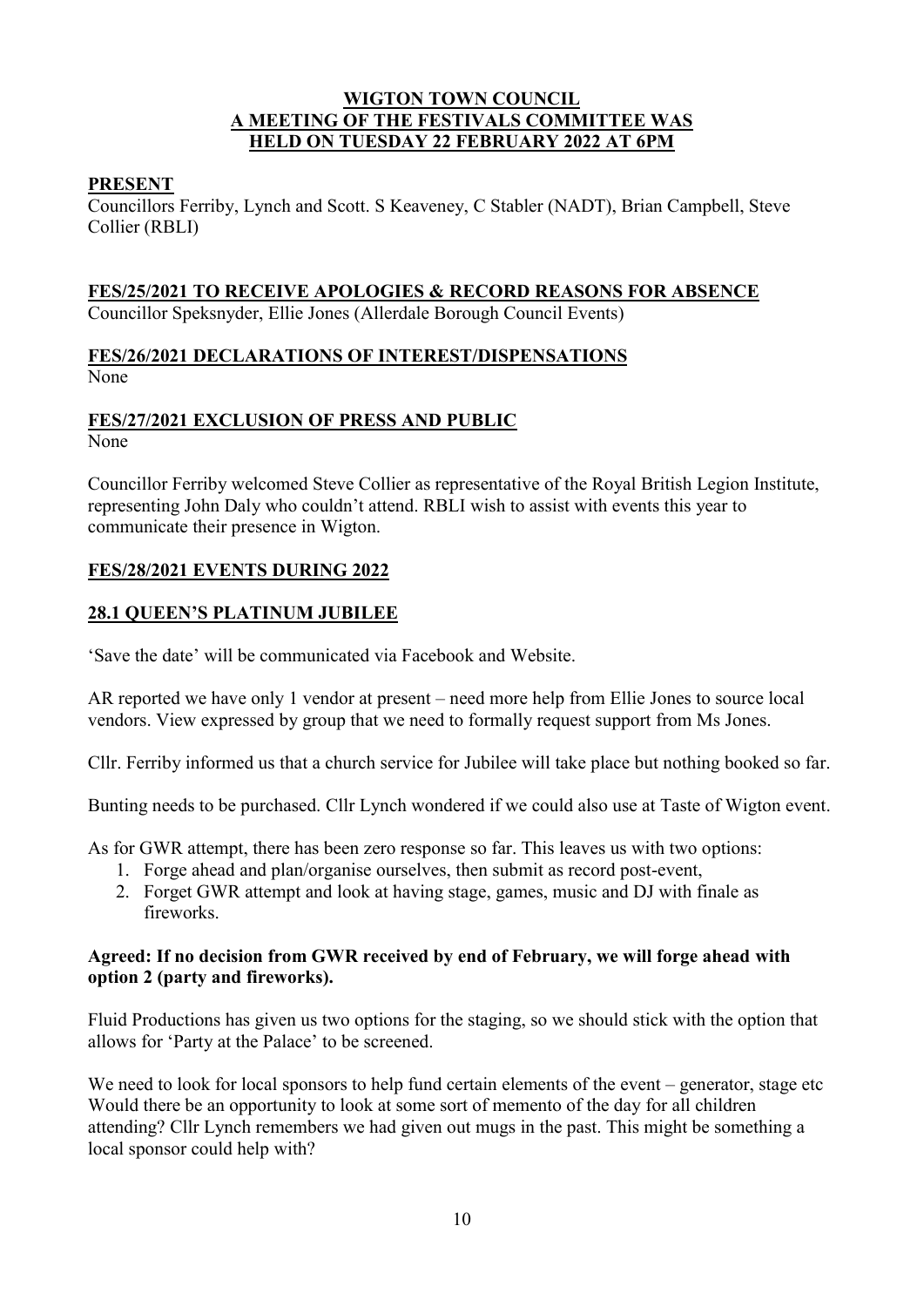It was decided we should request a quote for a five minute display of fireworks from Phil Hetherington from Rosley.

Cllr Lynch confirmed we do not need a license to transmit the televised concert outdoors.

Clare Stabler from NADT suggested locals who might be able to help organise games/activities for children on the day. These included Paul and Carol Harrison, Boxing club, football teams, Scouts, Cadets to help support this community event.

Sandra Keaveney mentioned that there is funding available from Sport England Jubilee Fund to get people active – this is the perfect opportunity to tap into this fund for Wigton's community event.

# **28.2 10th ANNIVERSARY SPRING FLING**

Mr Campbell confirmed dates for all of the events he's involved with for events leaflet.

John Peel Theatre 'Harvey's Wallbanger Murder Mystery' (price includes cocktail) May 12-15<sup>th</sup> Box office open weekends in school term Sat 11-12

Wigton Windows Friday 20 May – Mon 6 June

Open Art Exhibition – Friday 27 May – Fri 3 June 10-4 Admission free. Cumberland Suite, Market Hall, Wigton

Jack Lukeman (TBC) – Thurs 2 June 7pm Market Hall, Wigton

Lord Bragg event Friday 3 June 7.30pm £26

Wigton Choral Society Summer Concert 7.30pm St Mary's Church, Wigton Programme announced closer to date. Tickets on sale in in June

# **28.3 TASTE OF WIGTON 2022**

Taste of Wigton might be the perfect chance for RBLI to get involved and announce that they are up and running again – perhaps by giving out goodies that are branded with their logo or taking a gazebo.

Cllr Lynch suggested we have a small fairground ride and climbing wall for older children (perhaps hire two, as very popular?).

Ask Ellie to speak with Dennis about the musicians he will be approaching. It was suggested that we have some acoustic plus some local bands (as they have a following), and time the quieter music to coincide with the cooking demonstrations and when wedding takes place at 3pm. Suggested we also check with Ellie whether circus skills are returning.

Cllr Scott suggested we have a Wigton Town Council presence at Taste of Wigton to talk with townspeople about feedback from questionnaire and plans for the future.

# **28.4 Christmas 2022**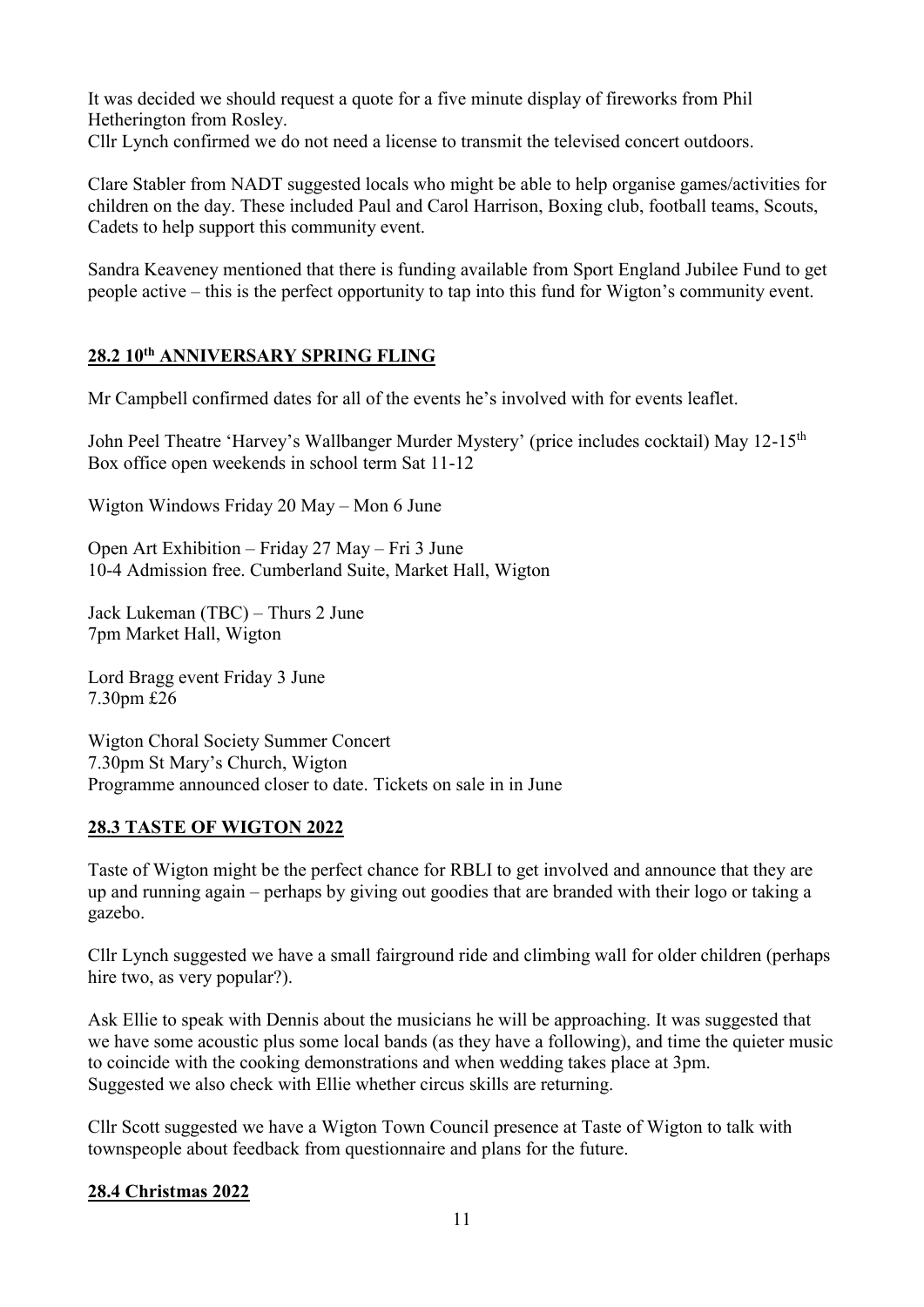Road closure application needs to be completed for Sunday 27<sup>th</sup> Lights Switch On event.

Cllr Lynch asked for figures to be made available showing how much we have left over from 2021/22 that can be moved forward for 2022/23, and also the costs we have so far.

Clare Stabler presented options for Christmas:

**Ice Rink** – Option for three day hire, from Friday to Sunday. £6500/7000 + VAT for 12m x 8m Hosting ice rink in Market Hall will save on security costs and ensure it will be able to run (ie. not weather dependent). We should be able to recoup half cost in tickets. Need to look at insurance. Members of the Business Group or local organisation might wish to sponsor the rink?

Other option is **curling lanes** – we could fit three into Market Hall. £1200 each lane.

**Santa's Grotto –** Location may need to relocate to Market Hall reception. Budget will be required to decorate to the appropriately festive level of a grotto.

**Craft fair** – People who ran it have retired. We will not be hosting this again.

**Professor Pumpernickel** – We have put out feelers to see if he can attend.

**Children's craft activities** – may be an option to relocate this to the Methodist Church on the Sunday afternoon. Cllr Ferriby may speak with Reverend Jackson concerning this.

**Gazebos** – need to check condition of the gazebos we have at WTC.

Vendors will be asked to supply their own. If ours are in good condition could hire them out for a fee.

Clare kindly said she would speak to all trades attending Taste of Wigton to see if they might be interested in attending as a vendor at the Jubilee event.

Meeting Closed at 7.15pm

Date of Next Meeting **Monday 7 March at 6pm**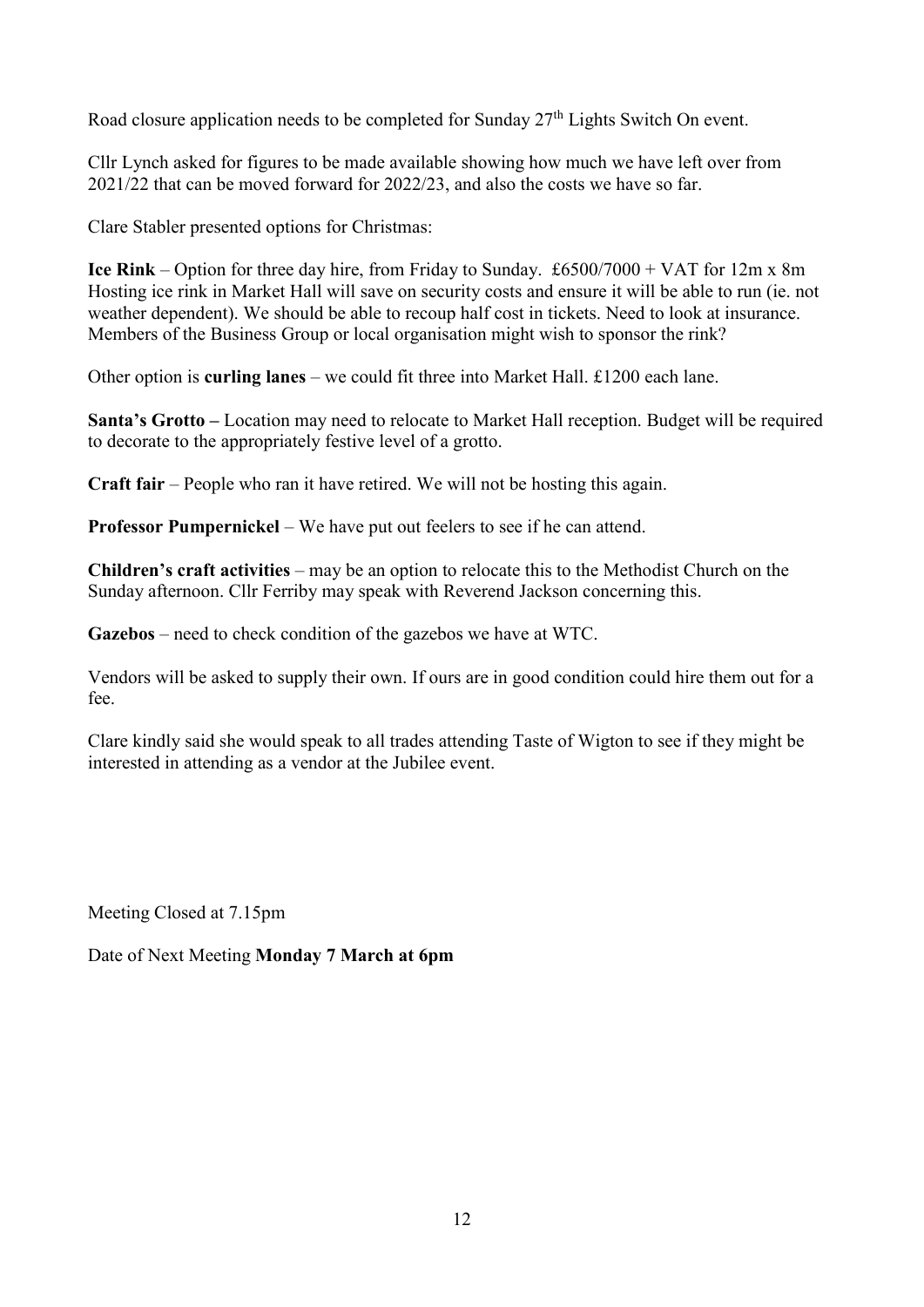## **WIGTON TOWN COUNCIL A MEETING OF THE FESTIVALS COMMITTEE WAS HELD ON MONDAY 7 MARCH 2022 AT 6PM**

#### **PRESENT**

Councillors Ferriby, Lynch, Speksnyder and Scott. S Keaveney, C Stabler (NADT), Steve Collier (RBLI)

# **FES/25/2021 TO RECEIVE APOLOGIES & RECORD REASONS FOR ABSENCE**

Brian Campbell, Ellie Jones (Allerdale Borough Council Events)

## **FES/26/2021 DECLARATIONS OF INTEREST/DISPENSATIONS** None

## **FES/27/2021 EXCLUSION OF PRESS AND PUBLIC**

None

Minutes were agreed as being correct from last meeting. Draft event leaflet was handed around for comments. Could we cost the distribution with Post Office. Look at cost, print run etc.

## **FES/29/2021 EVENTS DURING 2022**

## **29.1 BUDGET REPORT**

Assistant Clerk (AC) gave brief report of where we are with costs. Miss Keaveney suggested we develop a list of target sponsors for the events this year, and following years. Best to define the request and look at offering different levels/bands of sponsorship. Show what the sponsor would receive in return (sponsor board on site, PR).

Cllr. Scott suggested Cllr. Mike Armstrong might have some ideas.

Festivals group to send suggested sponsors to approach to AC.

#### **29.2 TASTE OF WIGTON 2022**

AC read out updated information from Ellie Jones, of ABC Events team. Sandra Keaveney provided an update about some of the elements that still required clarification – painting session, circus skills (not currently booked).

Cllr. Ferriby suggested publicity sent to schools before they break up on  $25<sup>th</sup>$ .

# **29.3 JUBILEE**

AC reported that our beacon lighting has been registered and our event will be on the national map. We still require a town crier. A name was suggested and he will be contacted – potential for costume from theatre.

Fireworks – Fluid Productions still struggling to find supplier. Potential to ask for alternative like lasers.

Streaming of concert – still no time from BBC.

Discussed time for event start.

Vendors: Sandra suggested we send out communication via Facebook asking for vendors: Hot drinks beverages, burgers, ice cream, fast food, beer, sweets/cakes.